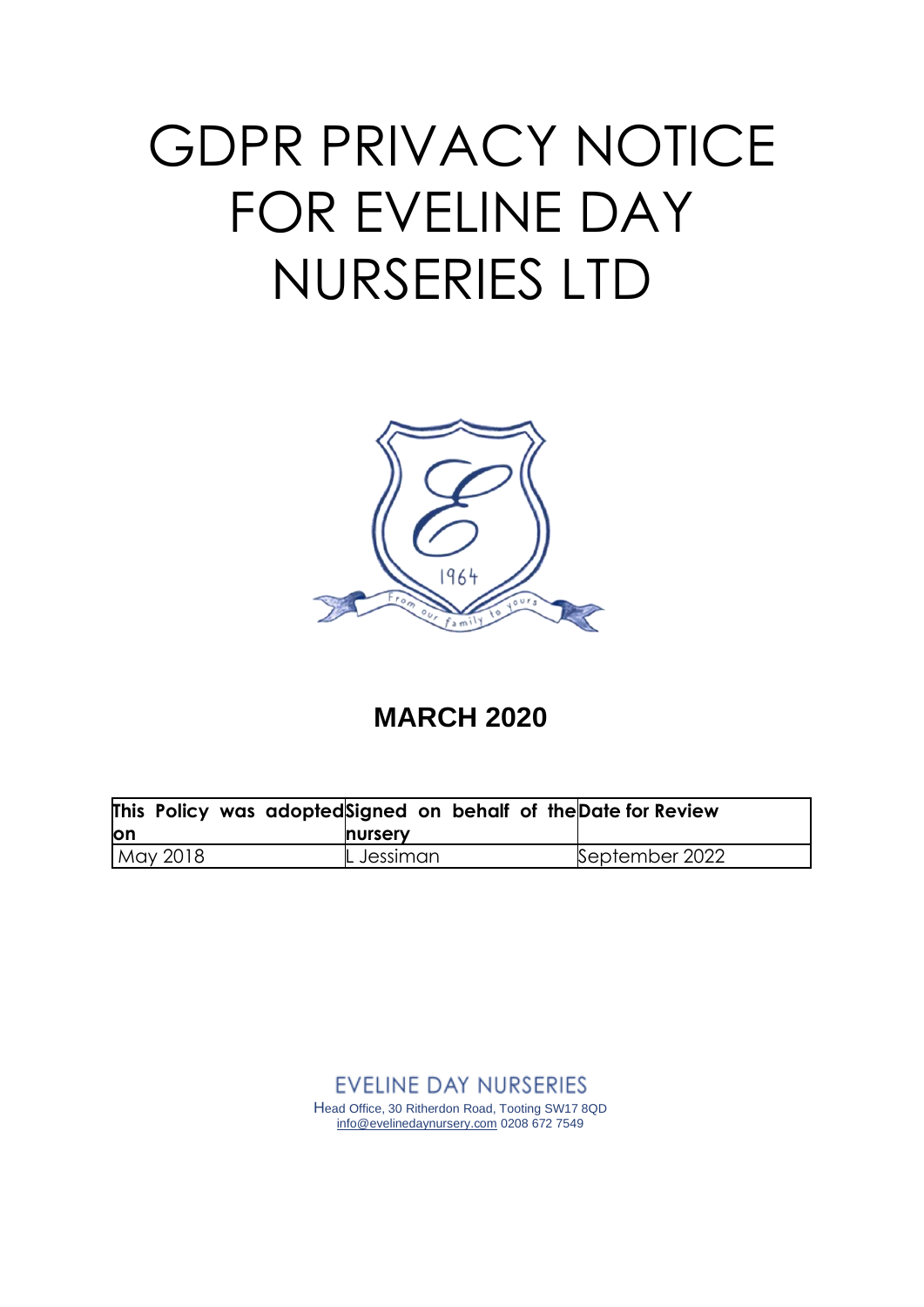

# **GDPR Privacy Notice**

#### **WHAT IS THE PURPOSE OF THIS DOCUMENT?**

The Eveline Day Nurseries Ltd is committed to protecting the privacy and security of your personal information.

This privacy notice describes how the Nursery collects and uses personal information about employees of the Nursery ("Employees"), children attending the Nursery ("Child" or "Children") and the parents of the Children ("Parents") (known collectively as "You" or "Your"), in accordance with the General Data Protection Regulation (GDPR).

The Eveline Day Nursery is a "data controller". This means that we are responsible for deciding how we hold and use personal information about You. We are required under data protection legislation to notify You of the information contained in this privacy notice.

This notice applies to Employees, Children and Parents. This notice does not form part of any contract of employment or other contract to provide services. We may update this notice at any time but if we do so, we will provide You with an updated copy of this notice as soon as reasonably practical.

It is important that Employees, Children and Parents read and retain this notice, together with any other privacy notice we may provide on specific occasions when we are collecting or processing personal information about You, so that You are aware of how and why we are using such information and what Your rights are under the data protection legislation.

# <span id="page-1-0"></span>**DATA PROTECTION PRINCIPLES**

We will comply with data protection law. This says that the personal information we hold about You must be:

1. Used lawfully, fairly and in a transparent way.

2. Collected only for valid purposes that we have clearly explained to You and not used in any way that is incompatible with those purposes.

3. Relevant to the purposes we have told You about and limited only to those purposes.

- 4. Accurate and kept up to date.
- 5. Kept only as long as necessary for the purposes we have told You about.
- 6. Kept securely.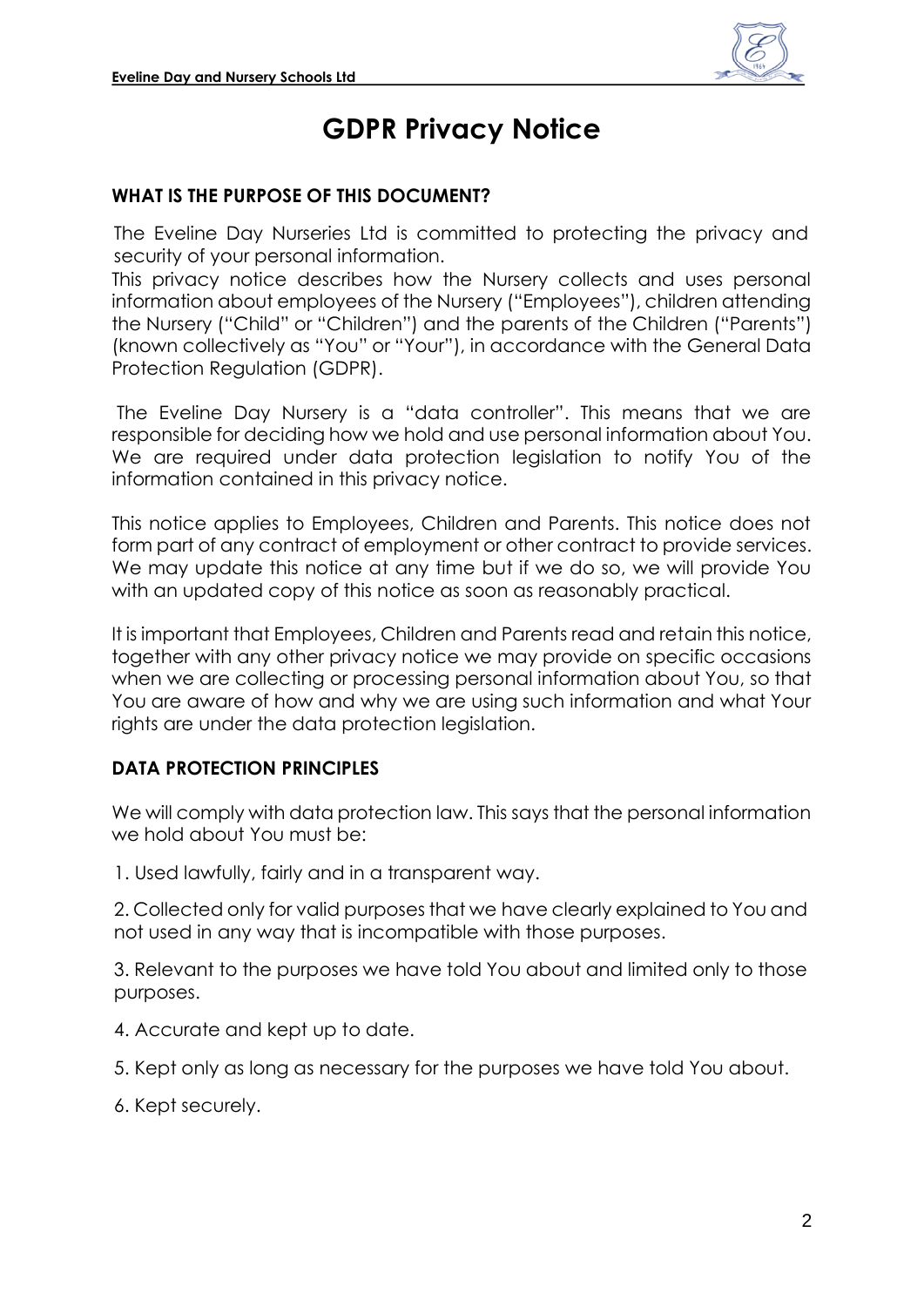

# **THE KIND OF INFORMATION WE HOLD ABOUT YOU**

Personal data, or personal information, means any information about an individual from which that person can be identified. It does not include data where the identity has been removed (anonymous data).

There are "special categories" of more sensitive personal data which require a higher level of protection, such as information about a person's health or sexual orientation.

#### **Employees:**

We will collect, store, and use the following categories of personal information about Employees:

- Personal contact details such as name, title, addresses, telephone numbers, and personal email addresses.
- Date of birth.
- Gender.
- Marital status and dependants.
- Next of kin and emergency contact information.
- National Insurance number.
- Bank account details, payroll records and tax status information.
- Salary, annual leave, pension and benefits information.
- Start date and, if different, the date of an Employee's continuous employment.
- Location of employment or workplace.
- Copy of driving licence (where applicable).
- Recruitment information (including copies of right to work documentation, references and other information included in a CV or cover letter or as part of the application process).
- Employment records (including job titles, work history, working hours, holidays, training records and professional memberships).
- Personnel files and training records including performance information, disciplinary and grievance information, and working time records.
- Information about your use of our information and communications systems.
- Records of any reportable death, injury, disease or dangerous occurrence.

We may also collect, store and use the following "special categories" of more sensitive personal information:

• Information about an Employee's race or ethnicity.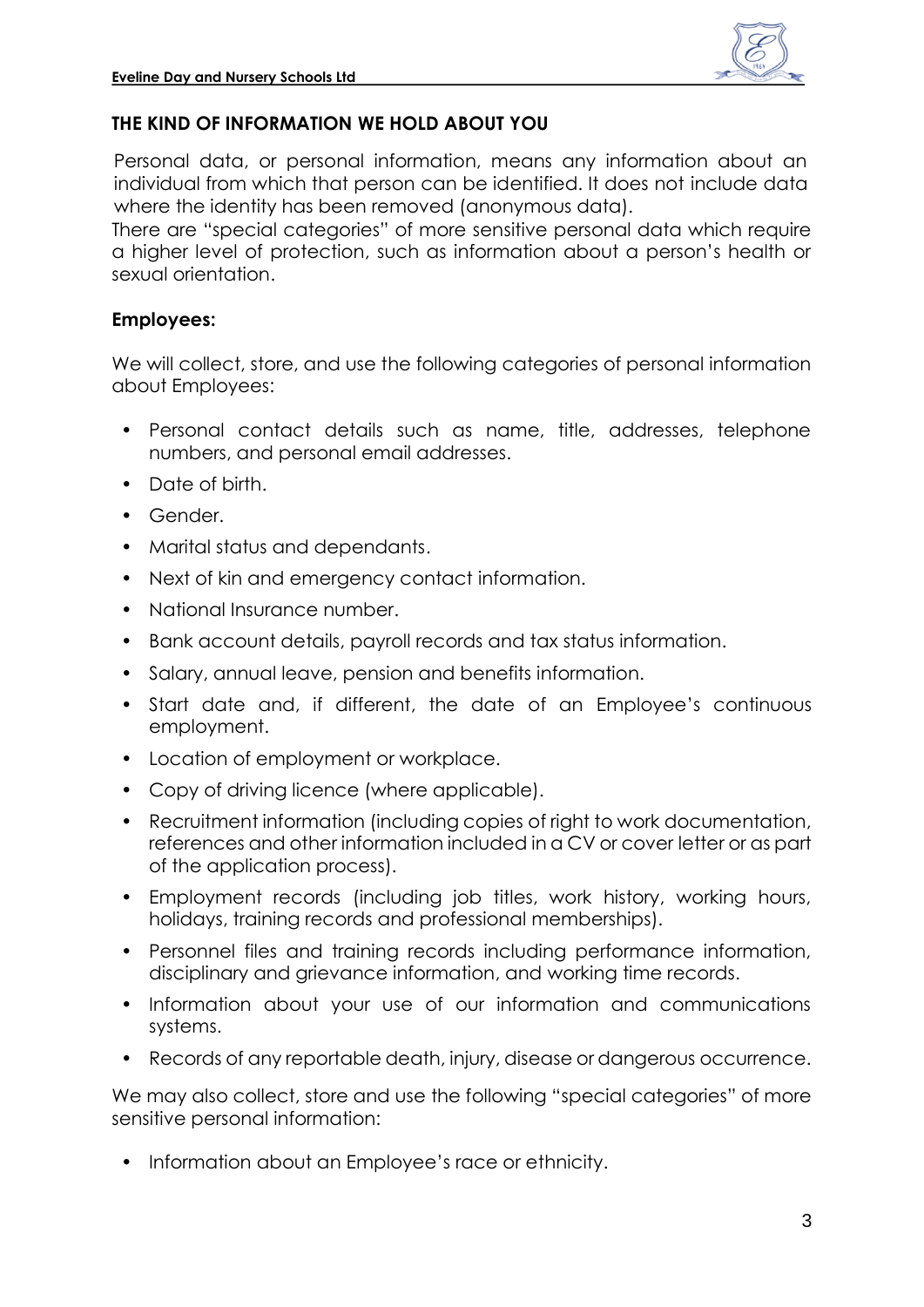

- Information about an Employee's health, including any medical condition, accident, health and sickness records, including:
	- where an Employee leaves employment and under any share plan operated by a group company the reason for leaving is determined to be ill-health, injury or disability, the records relating to that decision;
	- details of any absences (other than holidays) from work including time on statutory parental leave and sick leave; and
	- where an Employee leaves employment and the reason for leaving is related to their health, information about that condition needed for pensions and permanent health insurance purposes.

#### **Children:**

We will collect, store, and use the following categories of personal information about Children:

- Name
- Date of birth
- Home address
- Dietary requirements
- Attendance information
- Photographs and video clips of the Child to signpost Children to where their belongings are stored at the Nursery that they attend, and also for general display purposes
- Emergency contact should Parents be unavailable and the emergency contact's contact details
- Record book for each Child containing the work of the Child whilst at the Nursery, observations about the Child's development whilst at the Nursery from Employees of the Nursery, specific examples of the Child's progress, photographs demonstrating the Child's development whilst at the Nursery, and personal details of the Child (e.g. their date of birth) ("Progress Report")
- Records relating to individual Children e.g. care plans, common assessment frameworks, speech and language referral forms
- Accidents and pre-existing injuries forms
- Records of any reportable death, injury, disease or dangerous occurrence
- Observation, planning and assessment records of Children

We may also collect, store and use the following "special categories" of more sensitive personal information:

• Information about a Child's race or ethnicity, spoken language and nationality.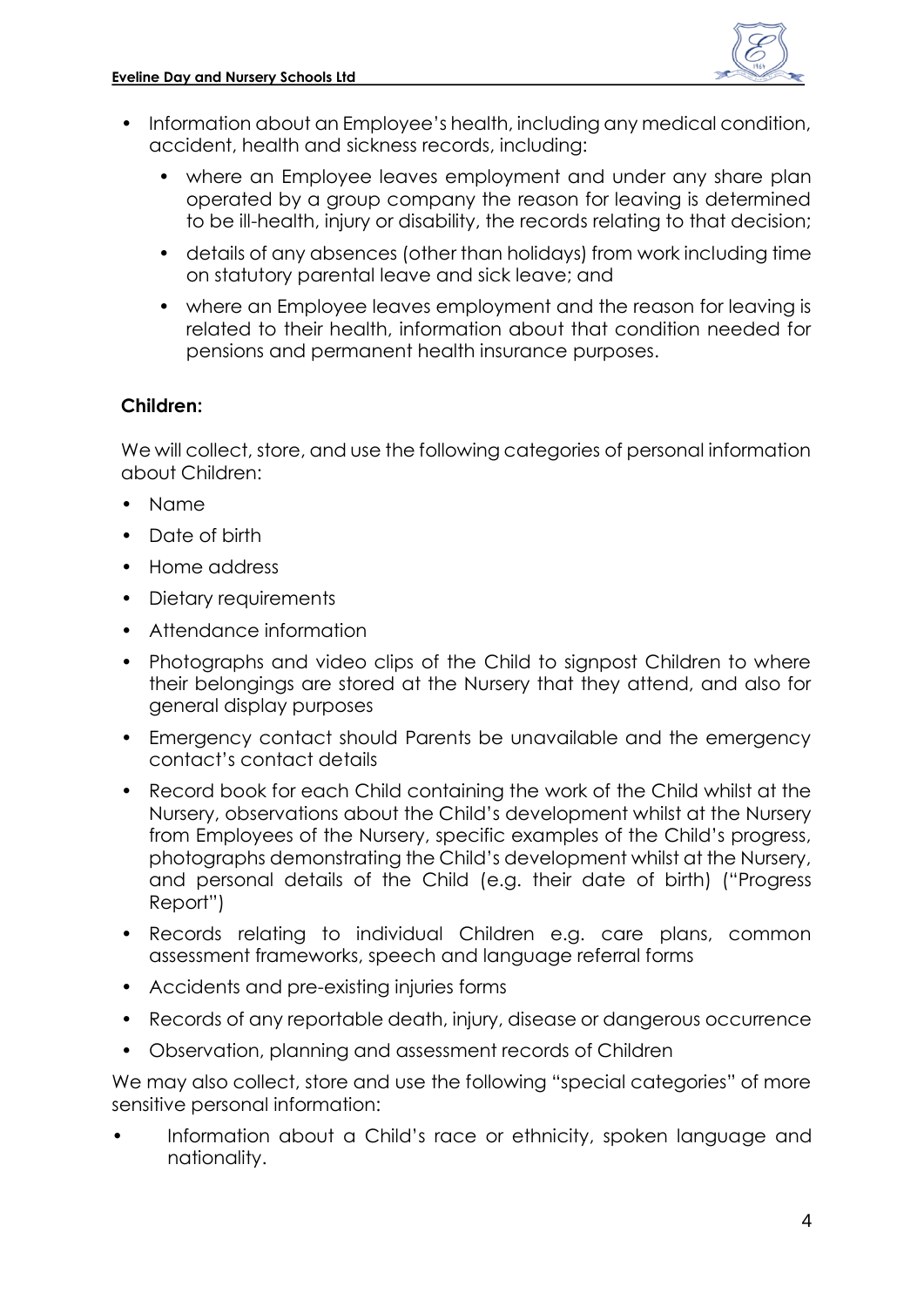

- Information about a Child's health, including any medical condition, health and sickness records.
- Information about a Child's accident or incident reports including reports of pre-existing injuries.
- Information about a Child's incident forms / child protection referral forms / child protection case details / reports.

## **Parents:**

We will collect, store, and use the following categories of personal information about Parents:

- Name
- Home address
- Telephone numbers, and personal email addresses.
- National Insurance number.
- Bank account details.

We may also collect, store and use the following "special categories" of more sensitive personal information:

- Information about a Parent's race or ethnicity, spoken language and nationality.
- Conversations with Parents where Employees of the Nursery deem it relevant to the prevention of radicalisation or other aspects of the governments Prevent strategy.

#### **HOW IS YOUR PERSONAL INFORMATION COLLECTED?**

#### **Employees:**

We collect personal information about Employees through the application and recruitment process, either directly from candidates or sometimes from an employment agency or background check provider. We may sometimes collect additional information from third parties including former employers, credit reference agencies or other background check agencies.

We will collect additional personal information in the course of job-related activities throughout the period of when an Employee works for us.

#### **Children and Parents:**

We collect personal information about Children and Parents from when the initial enquiry is made by the Parents, through the enrolment process and until the Children stop using the Nursery's services.

#### **HOW WE WILL USE INFORMATION ABOUT YOU**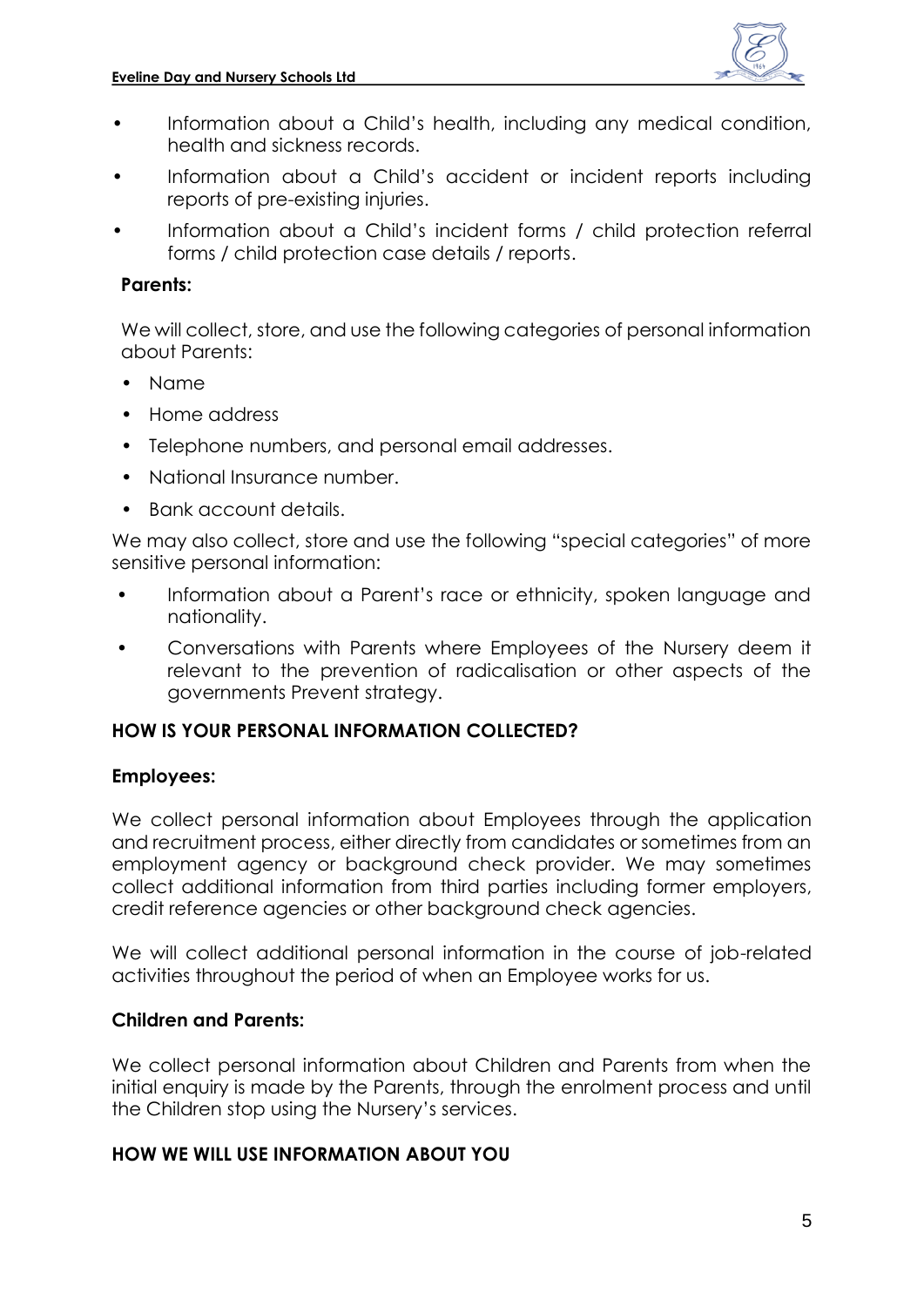

We will only use Your personal information when the law allows us to. Most commonly, we will use Your personal information in the following circumstances:

1. Where we need to perform the contract we have entered into with You.

2. Where we need to comply with a legal obligation.

3. Where it is necessary for our legitimate interests (or those of a third party) and Your interests and fundamental rights do not override those interests.

We may also use Your personal information in the following situations, which are likely to be rare:

1. Where we need to protect Your interests (or someone else's interests).

#### **Situations in which we will use Employee personal information**

We need all the categories of information in the list above (see Employee section within the [Paragraph](#page-1-0) entitled 'The Kind of Information We Hold About You') primarily to allow us to perform our contracts with Employees and to enable us to comply with legal obligations. The situations in which we will process Employee personal information are listed below.

- Making a decision about an Employee's recruitment or appointment.
- Checking an Employee is legally entitled to work in the UK. Paying an Employee and, if an Employee is an Employee or deemed Employee for tax purposes, deducting tax and National Insurance contributions (NICs).
- Providing any Employee benefits to Employees.
- Enrolling you in a pension arrangement in accordance with our statutory automatic enrolment duties.
- Liaising with the trustees or managers of a pension arrangement operated by a group company, your pension provider and any other provider of employee benefits.
- Administering the contract we have entered into with an Employee.
- Conducting performance and/or salary reviews, managing performance and determining performance requirements.
- Assessing qualifications for a particular job or task, including decisions about promotions.
- Gathering evidence for possible grievance or disciplinary hearings.
- Making decisions about an Employee's continued employment, engagement.
- Making arrangements for the termination of our working relationship.
- Education, training and development requirements.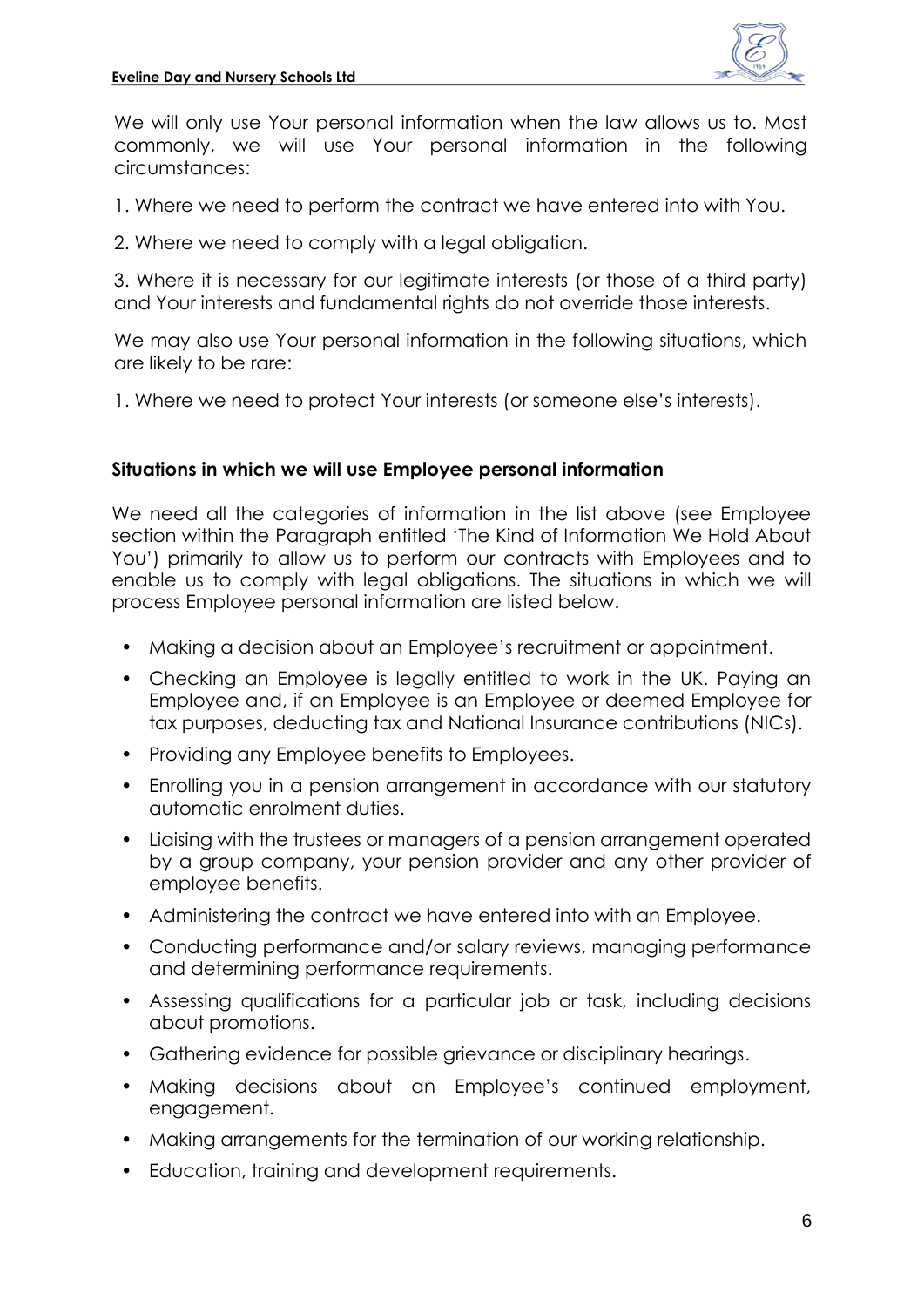

- Dealing with legal disputes involving Employees, including accidents at work.
- Ascertaining an Employee's fitness to work.
- Managing sickness absence.
- Complying with health and safety obligations.
- To prevent fraud.
- To monitor your use of our information and communication systems to ensure compliance with our IT policies.
- To ensure network and information security, including preventing unauthorised access to our computer and electronic communications systems and preventing malicious software distribution.
- Equal opportunities monitoring.

Some of the above grounds for processing will overlap and there may be several grounds which justify our use of an Employee's personal information.

#### **Situations in which the Nursery will use personal information of Children**

We need all the categories of information in the list above (see Children section within the Paragraph entitled 'The Kind of Information We Hold About You') primarily to allow us to perform our obligations (including our legal obligations to Children. The situations in which we will process personal information of Children are listed below.

- Upon consent from the Parents, Personal Data of Children will be shared with schools for progression into the next stage of their education.
- Personal information of Children will be shared with local authorities without the consent of Parents where there is a situation where child protection is necessary.
- The personal information of Children will be shared with local authorities without the consent of Parents for funding purposes.
- Ofsted will be allowed access to the Nursery's systems to review child protection records.
	- To ensure we meet the needs of the Children
	- To enable the appropriate funding to be received
	- Report on a Child's progress whilst with the Nursery
	- To check safeguarding records
	- To check complaint records
	- To check attendance patterns are recorded

• When a Child's Progress Report is given to its Parent in order for that Parent to pass the same Progress Report to a school for application or enrolment purposes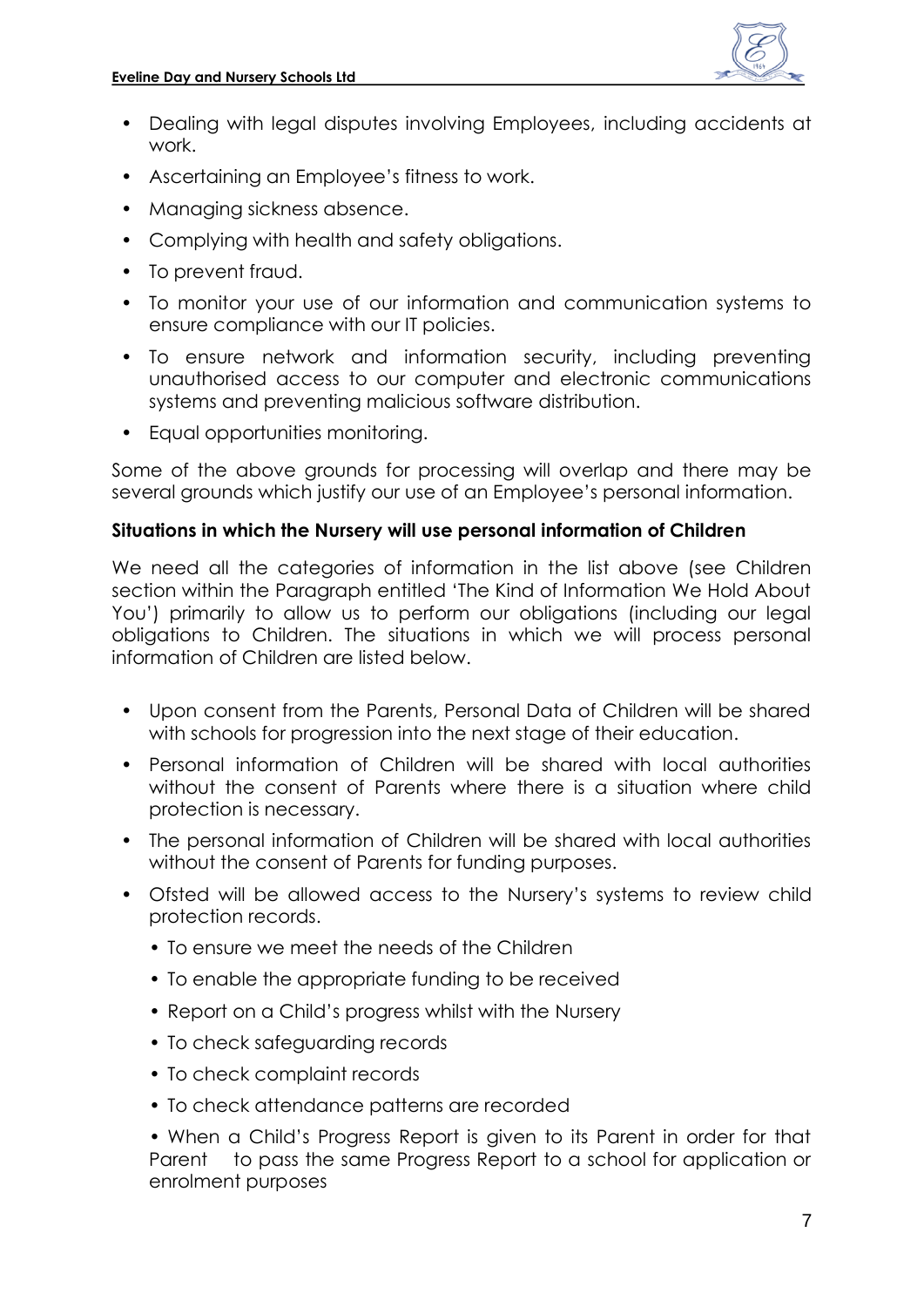

#### **Situations in which the Nursery will use personal information of Parents**

We need all the categories of information in the list above (see Parents section within the Paragraph entitled 'The Kind of Information we Hold About You') primarily to allow us to perform our contracts with Parents and to enable us to comply with legal obligations. The situations in which we will process personal information of Parents are listed below.

- The personal information of Parents will be shared with local authorities without the consent of Parents for funding purposes.
- To report on a Child's attendance
- To be able to contact a Parent or a Child's emergency contact about their Child
- To ensure nursery fees are paid

## **If Employees and Parents fail to provide personal information**

If Employees and Parents fail to provide certain information when requested, we may not be able to perform the respective contracts we have entered into with Employees and Parents, or we may be prevented from complying with our respective legal obligations to Employees, Children and Parents.

## **Change of purpose**

We will only use Your personal information for the purposes for which we collected it, unless we reasonably consider that we need to use it for another reason and that reason is compatible with the original purpose. If we need to use Your personal information for an unrelated purpose, we will notify the Employee, Child or Parent, as is appropriate in the circumstances, and we will explain the legal basis which allows us to do so.

Please note that we may process an Employee's, a Child's or a Parent's personal information without their respective knowledge or consent, as relevant to the circumstances, in compliance with the above rules, where this is required or permitted by law.

# **HOW WE USE PARTICULARLY SENSITIVE PERSONAL INFORMATION**

"Special categories" of particularly sensitive personal information require higher levels of protection. We need to have further justification for collecting, storing and using this type of personal information. We have in place an appropriate policy document and safeguards which we are required by law to maintain when processing such data. We may process special categories of personal information in the following circumstances:

1. In limited circumstances, with Employee or Parent explicit written consent.

2. Where we need to carry out our legal obligations or exercise rights in connection with Employee employment.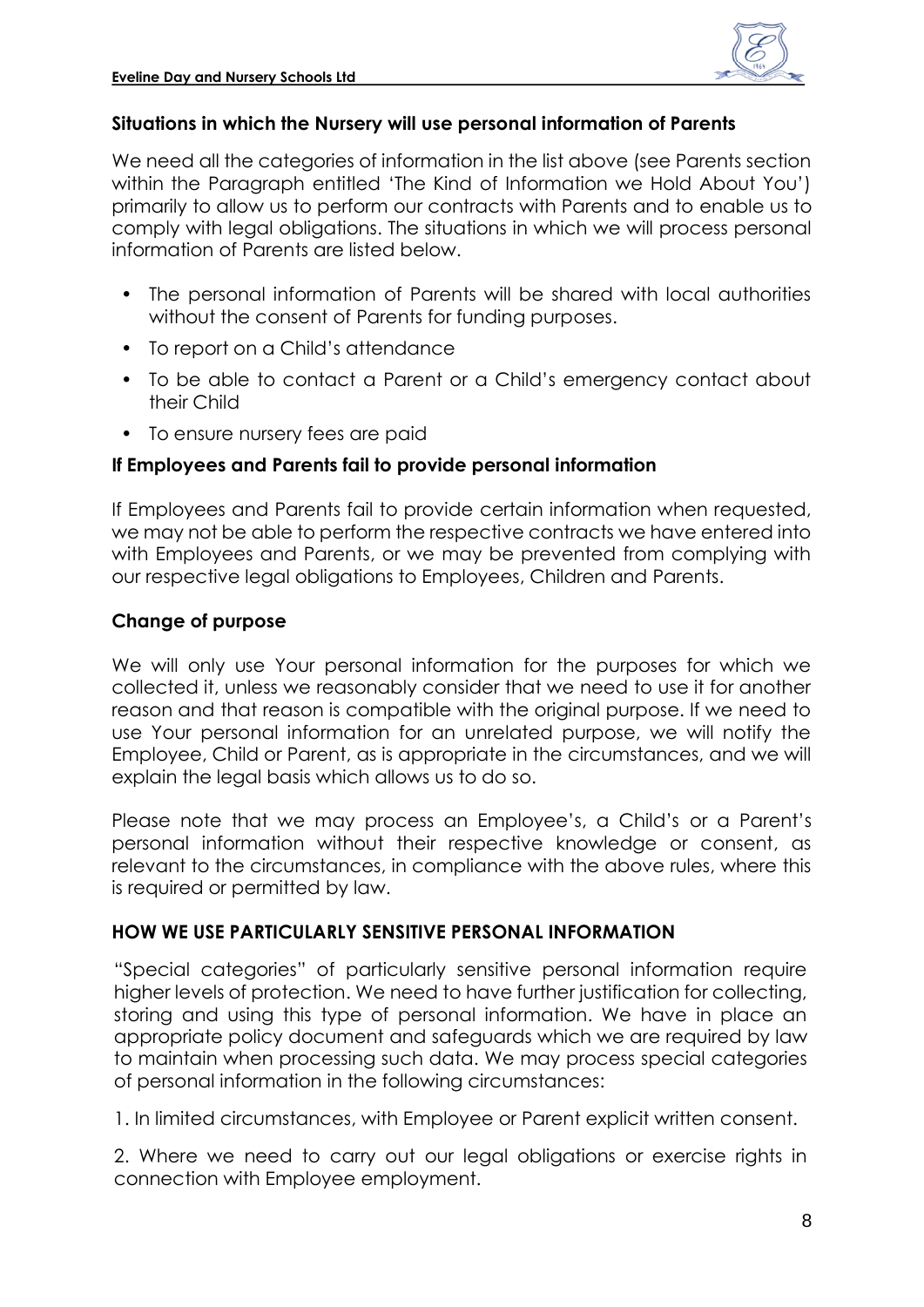

3. Where it is needed in the public interest, such as for equal opportunities monitoring or in relation to our occupational pension scheme.

Less commonly, we may process this type of information where it is needed in relation to legal claims or where it is needed to protect an Employee, a Child or a Parents' interests (or someone else's interests) and the Employee, Child or Parent as is appropriate is not capable of giving consent, or where the Employee or Parent has already made the information public.

#### **The Nursery's obligations as an employer**

We will use particularly sensitive personal information of Employees in the following ways:

- We will use information relating to leaves of absence, which may include sickness absence or family related leaves, to comply with employment and other laws.
- We will use information about the physical or mental health of an Employee, or their disability status, to ensure Employee health and safety in the workplace and to assess the fitness of Employees to work, to provide appropriate workplace adjustments, to monitor and manage sickness absence and to administer benefits including statutory maternity pay, statutory sick pay, pensions and permanent health insurance.
- We will use information about an Employee's race or national or ethnic origin, religious, philosophical or moral beliefs, or an Employee's sexual life or sexual orientation, to ensure meaningful equal opportunity monitoring and reporting.

#### **Do we need Employee consent?**

We do not need the consent of Employees if we use special categories of personal information in accordance with our written policy to carry out our legal obligations or exercise specific rights in the field of employment law. In limited circumstances, we may approach Employees for their written consent to allow us to process certain particularly sensitive data. If we do so, we will provide Employees with full details of the information that we would like and the reason we need it, so that Employees can carefully consider whether they wish to consent. Employees should be aware that it is not a condition of their contract with the nursery that they agree to any request for consent from us.

#### **INFORMATION ABOUT CRIMINAL CONVICTIONS**

We may only use information relating to criminal convictions where the law allows us to do so. This will usually be where such processing is necessary to carry out our obligations and provided we do so in line with our data protection policy.

Less commonly, we may use information relating to criminal convictions where it is necessary in relation to legal claims, where it is necessary to protect the interests of You (or someone else's interests) and You are not capable of giving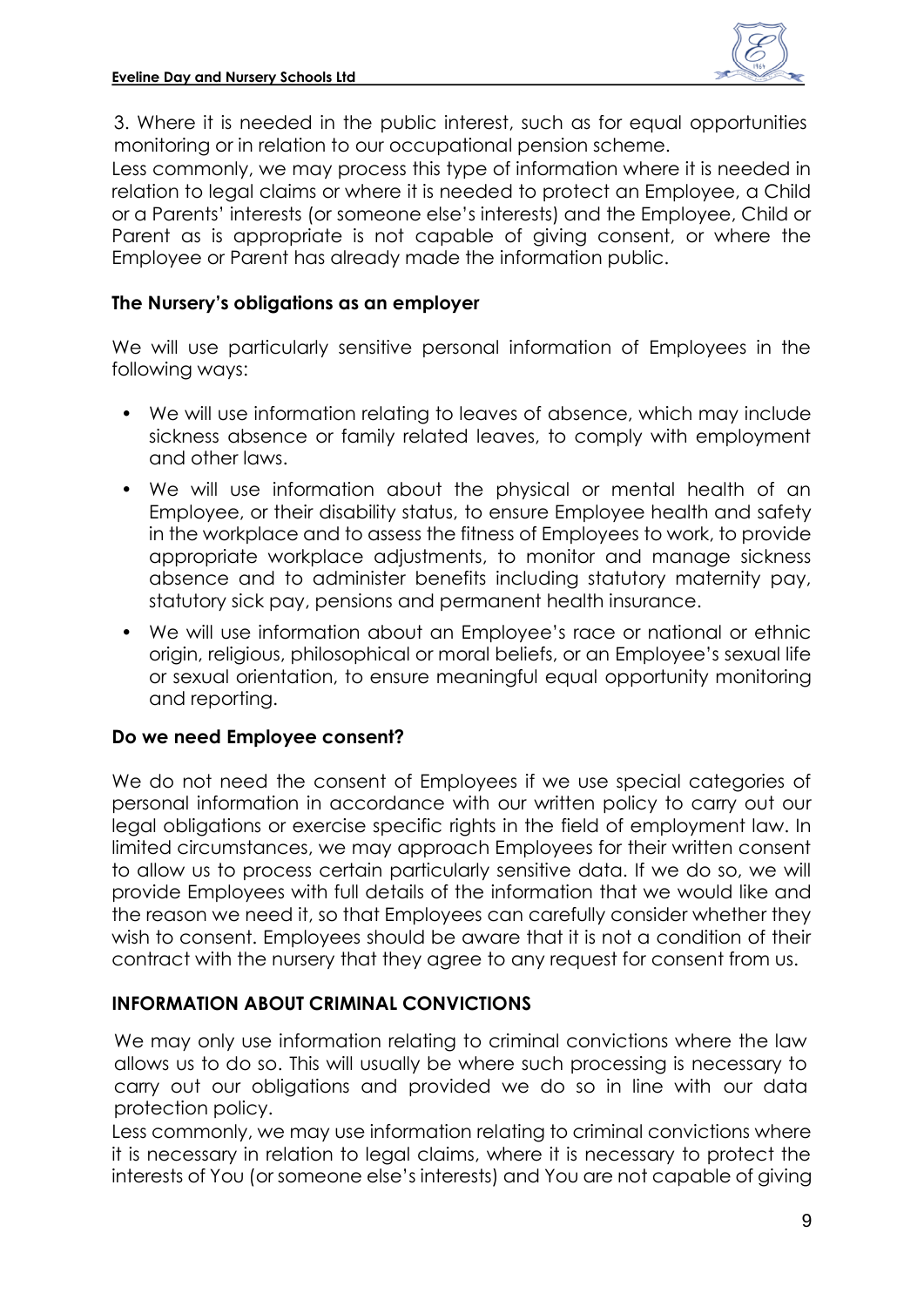

your consent, or where an Employee or a Parent, as is relevant to the circumstances, has already made the information public.

We envisage that we will hold information about criminal convictions.

We will only collect information about criminal convictions if it is appropriate given the nature of the role and where we are legally able to do so, which includes but is not limited to Disclosure and Barring Service ("DBS") checks. Where appropriate, we will collect information about criminal convictions as part of the recruitment process or we may be notified of such information directly by you in the course of you working for us. We will use information about criminal convictions and offences in the following ways:

• To conduct a DBS check on each Employee, to record the date of the DBS check, the number of the DBS check and the name of the body conducting the DBS check.

We are allowed to use your personal information in this way to carry out our obligations. We have in place an appropriate policy and safeguards which we are required by law to maintain when processing such data.

# **AUTOMATED DECISION-MAKING**

Automated decision-making takes place when an electronic system uses personal information to make a decision without human intervention. We are allowed to use automated decision-making in the following circumstances:

1. Where we have notified Employees or Parents of the decision and given the Employee of the Parent as is appropriate 21 days to request a reconsideration.

2. Where it is necessary to perform the contract with an Employee or a Parent and appropriate measures are in place to safeguard the Employee's, the Child's or the Parent's rights as is appropriate.

3. In limited circumstances, with explicit written consent from the Employee or the Parent, as is appropriate, and where appropriate measures are in place to safeguard Employee or Parent rights.

If we make an automated decision on the basis of any particularly sensitive personal information, we must have either explicit written consent from an Employee or a Parent as is appropriate, or it must be justified in the public interest, and we must also put in place appropriate measures to safeguard an Employee or a Parents rights as is relevant in the circumstances.

You will not be subject to decisions that will have a significant impact on You based solely on automated decision-making, unless we have a lawful basis for doing so and we have notified the Employee or the Parent as is appropriate in the circumstances.

# **DATA SHARING**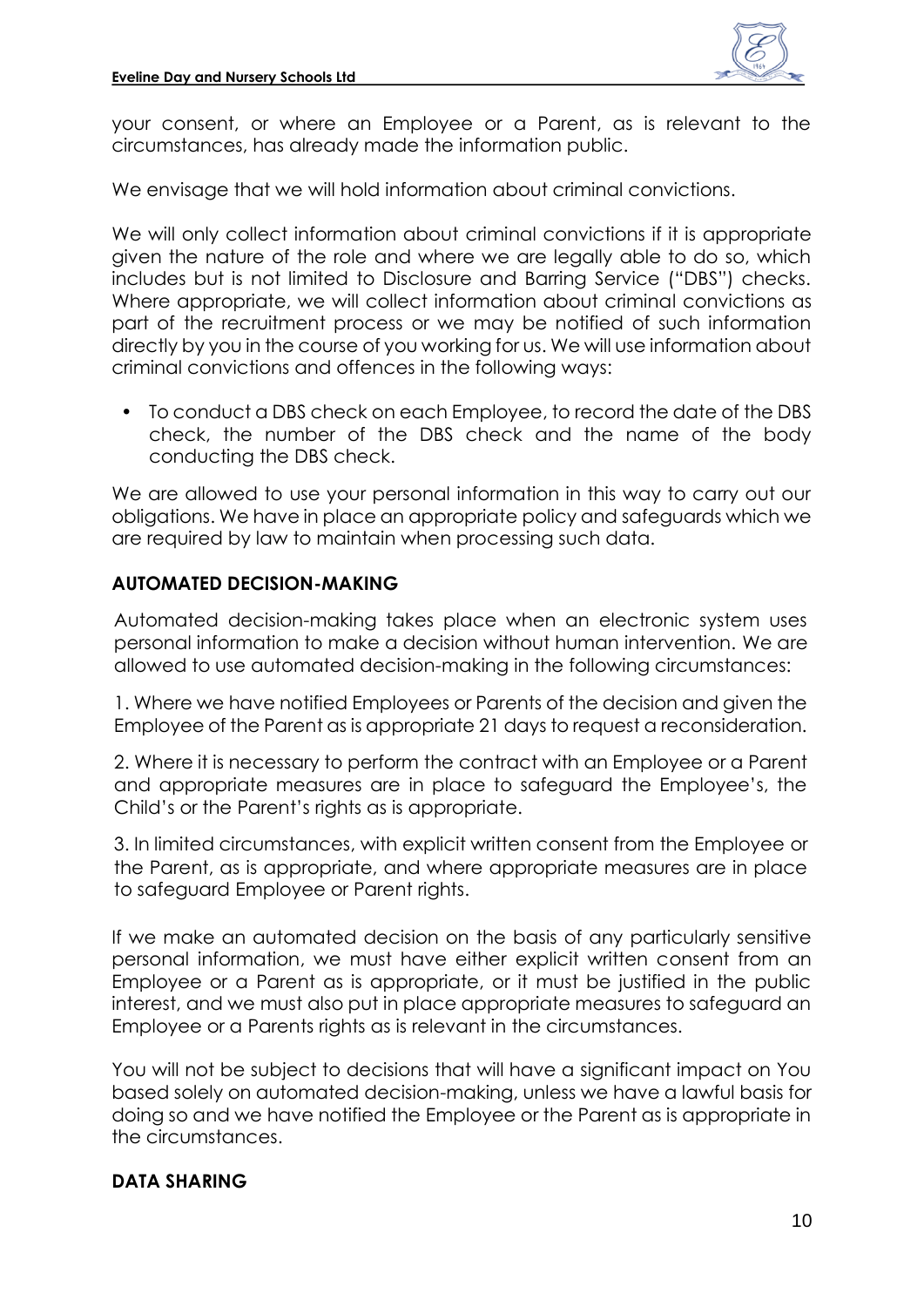

We may have to share Employee, Child or Parent data with third parties, including third-party service providers and other entities in the group.

We require third parties to respect the security of Your data and to treat it in accordance with the law.

#### **Why might the Nursery share Employee, Child or Parent personal information with third parties?**

We will share Your personal information with third parties where required by law, where it is necessary to administer the working relationship with You or where we have another legitimate interest in doing so.

#### **Which third-party service providers process my personal information?**

"Third parties" includes third-party service providers (including contractors and designated agents), local authorities, regulatory bodies, schools and other entities within our group. The following third-party service providers process personal information about you for the following purposes:

- Local Authorities for funding and monitoring reasons (e.g. equal opportunities and uptake of funded hours)
- Regulatory bodies for ensuring compliance and the safety and welfare of the children
- Schools to provide a successful transition by ensuring information about the child's progress and current level of development and interests are shared

We will share personal data regarding your participation in any pension arrangement operated by a group company with the trustees or scheme managers of the arrangement in connection with the administration of the arrangements.

#### **How secure is my information with third-party service providers and other entities in our group?**

All our third-party service providers and other entities in the group are required to take appropriate security measures to protect Your personal information in line with our policies. We do not allow our third-party service providers to use Your personal data for their own purposes. We only permit them to process Your personal data for specified purposes and in accordance with our instructions.

#### **When might you share my personal information with other entities in the group?**

We will share Your personal information with other entities in our group as part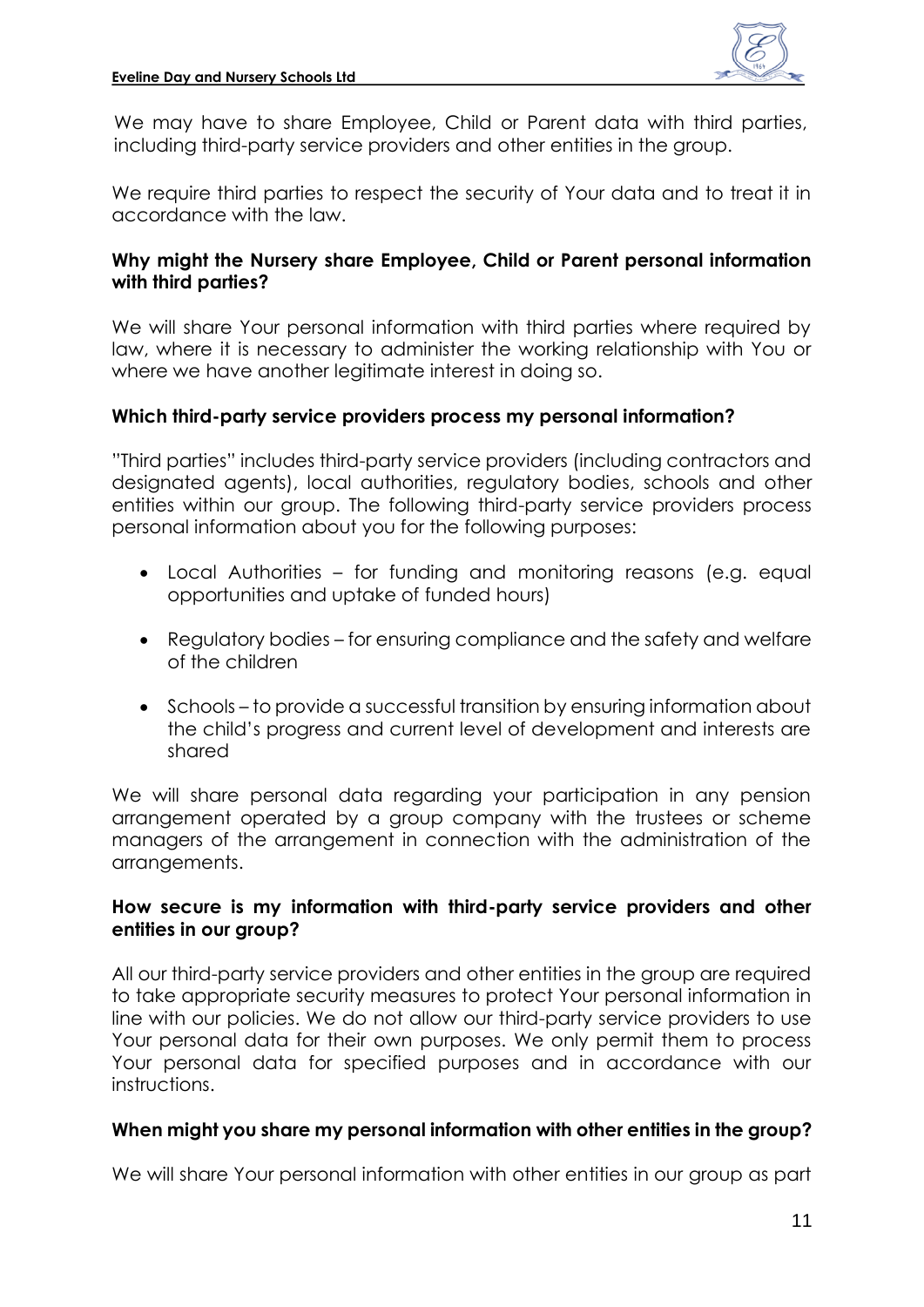

of our [DESCRIBE OTHER KNOWN ACTIVITIES].

#### **What about other third parties?**

We may share Your personal information with other third parties, for example in the context of the possible sale or restructuring of the business. In this situation we will, so far as possible, share anonymised data with the other parties before the transaction completes. Once the transaction is completed, we will share Your personal data with the other parties if and to the extent required under the terms of the transaction.

We may also need to share Your personal information with a regulator or to otherwise comply with the law.

#### **DATA RETENTION**

#### **How long will you use my information for?**

We will only retain Your personal information for as long as necessary to fulfil the purposes we collected it for, including for the purposes of satisfying any legal, accounting, or reporting requirements. Details of retention periods for different aspects of your personal information are available in our retention policy which is available from the manager. To determine the appropriate retention period for personal data, we consider the amount, nature, and sensitivity of the personal data, the potential risk of harm from unauthorised use or disclosure of Your personal data, the purposes for which we process Your personal data and whether we can achieve those purposes through other means, and the applicable legal requirements.

In some circumstances we may anonymise Your personal information so that it can no longer be associated with You, in which case we may use such information without further notice to You. Once you are no longer an Employee, or a Child benefiting from the Nursery's services or a Parent, as is appropriate, we will retain and securely destroy your personal information in accordance with [our data retention policy **OR** applicable laws and regulations].

#### **RIGHTS OF ACCESS, CORRECTION, ERASURE, AND RESTRICTION**

#### **Your duty to inform us of changes**

It is important that the personal information we hold about You is accurate and current. Please keep us informed if Your personal information changes during your working relationship with us.

#### **Your rights in connection with personal information**

Under certain circumstances, by law You have the right to: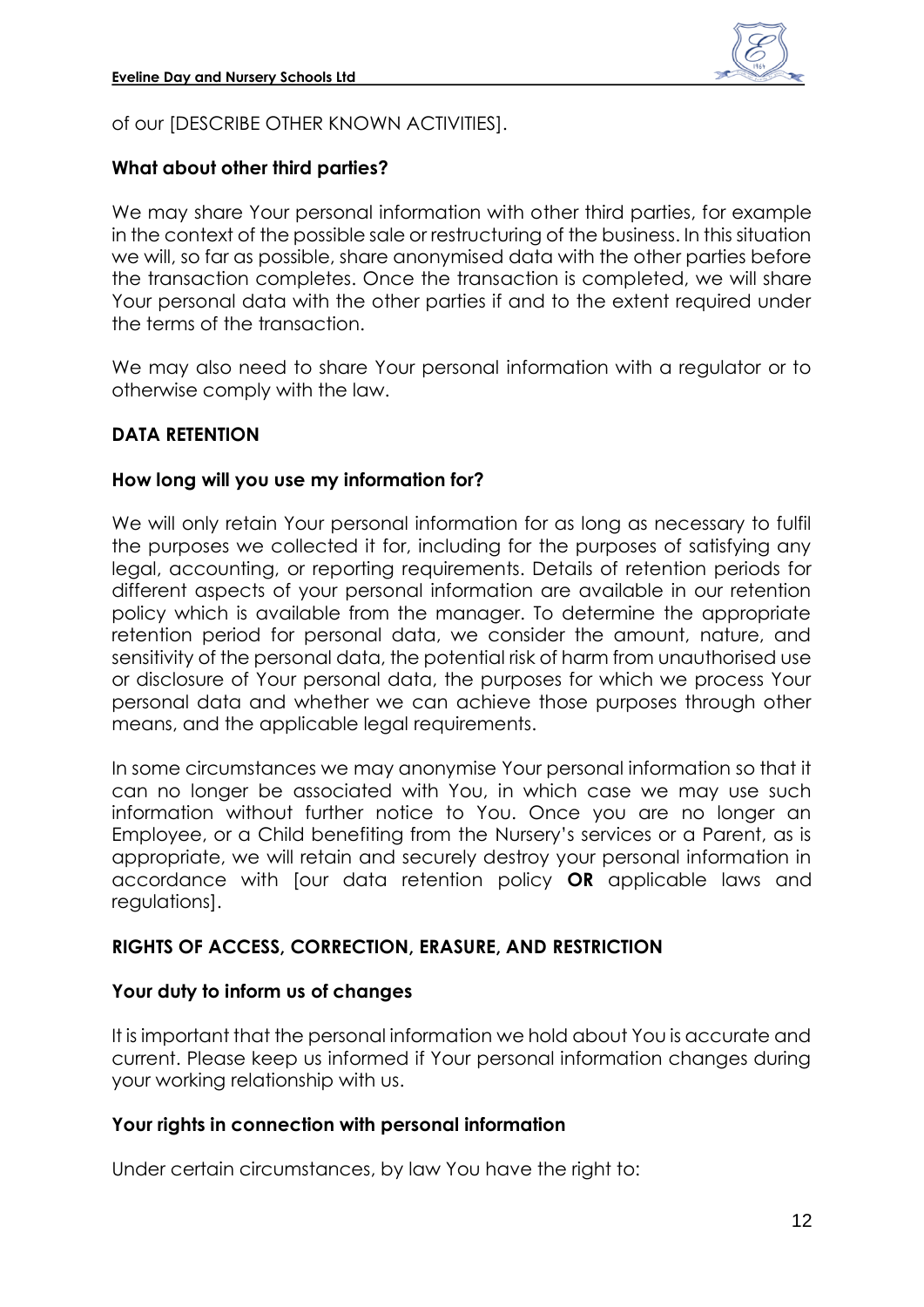

- **Request access** to Your personal information (commonly known as a "data subject access request"). This enables You to receive a copy of the personal information we hold about You and to check that we are lawfully processing it.
- **Request correction** of the personal information that we hold about You. This enables You to have any incomplete or inaccurate information we hold about You corrected.
- **Request erasure** of your personal information. This enables Employees or Parents to ask us to delete or remove personal information where there is no good reason for us continuing to process it. You also have the right to ask us to delete or remove Your personal information where You have exercised Your right to object to processing (see below).
- **Object to processing** of Your personal information where we are relying on a legitimate interest (or those of a third party) and there is something about Your particular situation which makes You want to object to processing on this ground. You also have the right to object where we are processing Your personal information for direct marketing purposes.
- **Request the restriction of processing** of Your personal information. This enables Employees or Parents, as is appropriate, to ask us to suspend the processing of personal information about You for example if You want us to establish its accuracy or the reason for processing it.
- **Request the transfer** of Your personal information to another party.

If You want to review, verify, correct or request erasure of Your personal information, object to the processing of Your personal data, or request that we transfer a copy of Your personal information to another party, please contact the manager in writing.

#### **No fee usually required**

You will not have to pay a fee to access Your personal information (or to exercise any of the other rights).

#### **What we may need from You**

We may need to request specific information from You to help us confirm your identity and ensure Your right to access the information (or to exercise any of Your other rights). This is another appropriate security measure to ensure that personal information is not disclosed to any person who has no right to receive it.

#### **RIGHT TO WITHDRAW CONSENT**

In the limited circumstances where You may have provided Your consent to